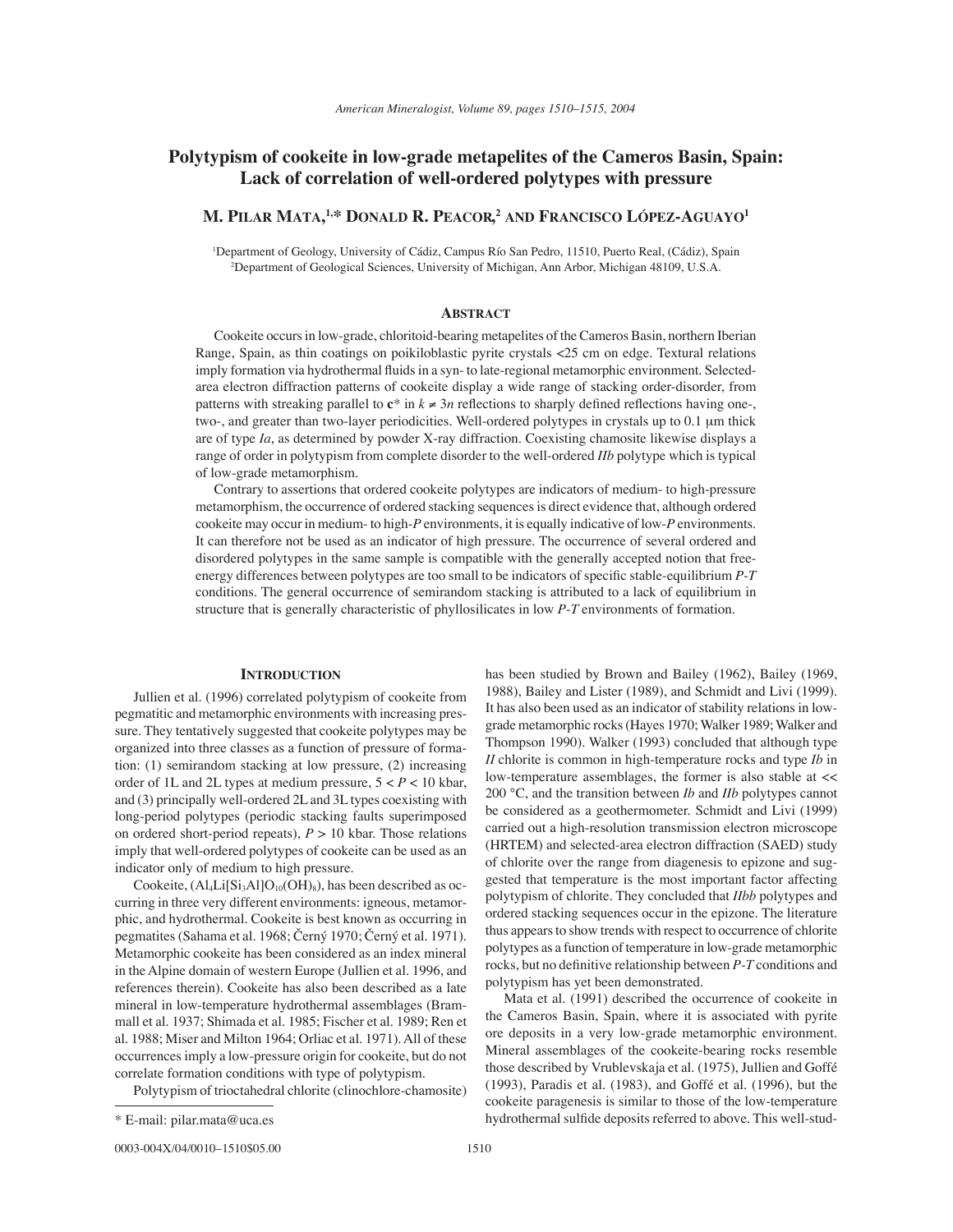ied environment, very low-grade regional metamorphism with overprinting via fluids, represents an ideal opportunity to correlate specific cookeite polytypes with qualitatively determined *P*-*T* conditions. We have therefore carried out a detailed study using SEM, EMPA, and TEM to determine the conditions of formation of cookeite, characterize polytypes, and thus correlate the state of polytypism with the conditions of formation.

### **GEOLOGICAL SETTING**

The Cameros Basin is comprised of an Upper Jurassic-Lower Cretaceous sequence, Kimmeridgian to Albian in age. These sediments, collectively termed "Wealdian," have a total thickness of about 9000 m. The structure is controlled both by Mesozoic extension (Guiraud and Séguret 1984 and Mata et al. 2001a) and early Cretaceous folding and Tertiary folding and thrusting (Casas-Sainz and Gil-Imaz 1998). The present-day northern border of the Cameros Massif is the E-W striking north-verging Cameros thrust over the Tertiary molasse of the Ebro Basin (Casas-Sainz 1993).

A thermal event, with an absolute age ranging between 86 and 108 Ma (Goldberg et al. 1988; Casquet et al. 1992), gave rise to a mineral assemblage of iron-rich chloritoid, muscovite, paragonite, iron-rich chlorite, and quartz in the deepest strata of the basin (Guiraud and Séguret 1984; Goldberg et al. 1988; Barrenechea et al. 1995; Mata et al. 2001a). *P*-*T* conditions were determined on the basis of mineral assemblages (Mata et al. 2001a), which suggest that a temperature of at least  $350^{\circ}$ C was reached for strata buried at a minimum depth of 5600 m.

#### **MATERIALS AND METHODS**

 A preliminary study of cookeite in these rocks was carried out by Mata et al. (1991). They described it as a colorless sheet silicate that occurs as a thin coating on metamorphic pyrite crystals up to several cm in size. The cookeite of the Cameros basin was characterized by its negative elongation, 3.14 wt% Li<sub>2</sub>O content, *Ia* polytypism, and X-ray diffraction (XRD) peaks. Powder XRD data included the values  $d(060) = 0.149$  to 0.151 nm, relatively small  $d(001)$  values, and large intensities for peaks with  $d = 0.23$  nm and 0.426 nm. These parameters are consistent with di-trioctahedral chlorite (Bailey and Lister 1989).

Representative samples of cookeite were selected from the Cidacos Valley (CV), Ambasaguas (AA), and Navajún (NJ). Samples from CV and AA are from pyrite quarries which are no longer active, whereas samples from NJ are from an active mine. The mineral assemblages of the pyrite-bearing rocks were determined by Mata et al. (1990, 2001a), Goldberg et al. (1988), Barrenechea et al. (1995), and Alonso-Azcárate et al. (1995, 1999). They are:

(1) quartz + chlorite + muscovite + paragonite + chloritoid  $\pm$  calcite  $\pm$  albite ± rectorite

(2) quartz + chlorite + muscovite  $\pm$  paragonite  $\pm$  pyrophyllite  $\pm$  calcite  $\pm$ albite ± rectorite

Mineral assemblage 1 is present in the deepest strata of the basin and can also be found in a NW-SE oriented area from CV to NJ. CV and NJ samples correspond to assemblage 1, and AA samples to assemblage 2.

Polished thin sections were prepared for both optical and scanning electron microscope (SEM) study using back-scattered electron (BSE) images and energydispersive spectral (EDS) analyses. Some images were obtained using the ion-milled surfaces of specimens prepared for scanning transmission electron microscope (STEM) study. SEM observations were made with a Hitachi S-3200N instrument fitted with a Noran microanalysis system at the University of Michigan. TEM samples were attached to areas where cookeite was detected by SEM. The TEM study was carried out with a Phillips CM12 instrument operated at 120 kV that was fitted with a Kevex Quantum detector for EDS analysis. Analyses were obtained in scanning mode over areas with a minimum size of 200 nm. Some observations were made with a Phillips CM20 TEM at the University of Granada. Standards and

conditions for STEM analysis were the same as those given by Jiang et al. (1990). Electron microprobe (EMP) analysis was performed with a CAMECA Camebax instrument at the University of Michigan.

### **BSE OBSERVATIONS**

Optical and BSE images show that cookeite occurs primarily as thin coatings on cubes and pyritohedra of pyrite up to 25 cm in size. The thickness of the coating is approximately proportional to the size of the pyrite crystals. Figure 1a shows a uniform cookeite coating on a pyrite crystal in a matrix of chamosite**,** muscovite, paragonite, quartz, and chloritoid. The pyrite crystals are poikiloblastic and have inclusions of chloritoid, chamosite, cookeite, muscovite, paragonite, berthierine, calcite, gypsum, anhydrite, monazite, and titanium oxide. Other minerals present in the coatings are quartz, barite, muscovite, pyrophyllite, kaolinite, and gypsum, the latter as a probable weathering product of pyrite. Cookeite also occurs in calcite-rich nodules finely intergrown with chamosite (NJ and CV samples), pyrophyllite (AA samples), or muscovite (all samples) (Fig. 1b). Other accessory minerals included in the nodules are anhydrite and amphibole crystals less than 5 µm in size, for which EDS analyses indicate the species edenite.



**FIGURE 1.** BSE images of polished thin sections. (**a**) Large pyrite crystal from NJ coated with cookeite. Chloritoid crystals occur in the matrix. (**b**) BSE image of cookeite and pyrophyllite intergrown in nodules of the matrix of an AA sample.  $Ck = \text{cookeite}$ ,  $Chd = \text{Chloritoid}$ ,  $Py =$ Pyrite, Cc = Calcite, and Pyr = pyrophylite.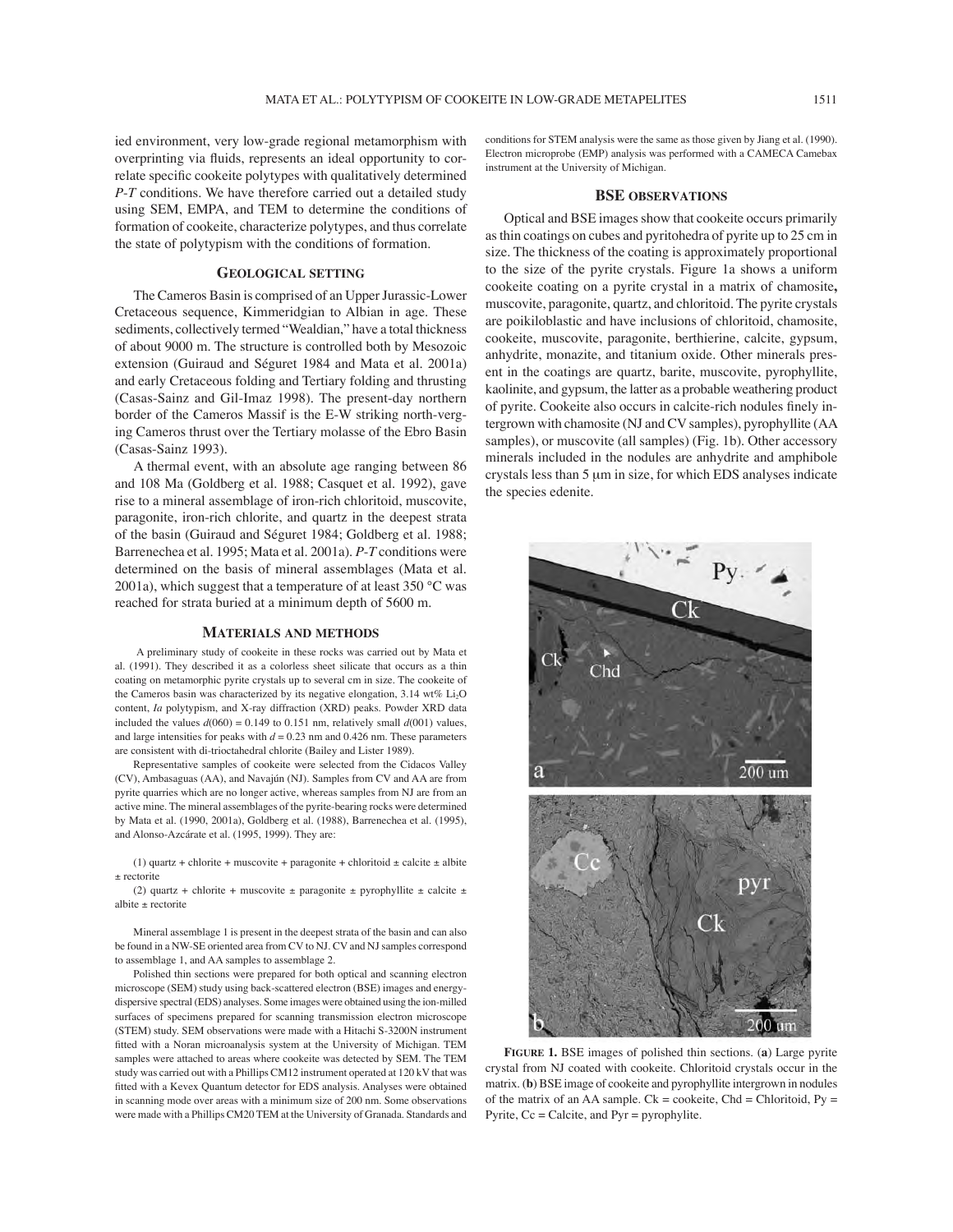Chamosite crystals are included within cookeite, implying that it formed first. The poikiloblastic pyrite crystals include or have sharp contacts with chamosite (or pyrophyllite)-containing carbonate nodules and the finegrained rock matrix. This implies that pyrite and cookeite formed subsequent to minerals in nodules and matrix.

### **TEM STUDY OF COOKEITE**

TEM images show that cookeite occurs in large crystals (<2 µm thick), some of which are relatively free of defects and others which are strained with variable proportions of stacking faults and high-angle boundaries. Thick (>0.5 µm), defect-free crystals with straight layers are common. Figure 2 shows a typical latticefringe image of a 625 nm thick cookeite crystal comprised of straight and parallel 1.4 nm layers. Thick layer sequences are comprised of units 50 to 300 layers thick which are twinned by rotation about [001]. Packets (up to 100 nm thick) of cookeite occur with kaolinite, muscovite, paragonite, chamosite, berthierine, and pyrophyllite. No lateral transitions were observed between cookeite and kaolinite. Saliotite (mixed-layered cookeite-paragonite) with periodicities <2.4 nm (Goffé et al. 1994) was

observed intergrown with large areas of rectorite in NJ and AA samples (Mata et al. 2001b).

### **SELECTED AREA ELECTRON DIFFRACTION DATA**

Figures 3a to e show [100] SAED patterns of chamosite and cookeite. SAED patterns of chamosite (Figs. 3a and 3b) display features varying from streaking parallel to  $c^*$  in  $k \neq$  $3n$  reflections (Fig. 3a), to sharply defined reflections having one-layer periodicities (Fig. 3b). Streaking parallel to **c**\* in *k*  $\neq$  3*n* reflections is very common, mainly in diagenetic and anchizonal chlorite, whereas sharply defined reflections with  $k \neq$ 3*n* have only been found in epizonal chlorite (Schmidt and Livi



b

**FIGURE 3.** Representative [100] SAED patterns of chlorite (**a**, **b**) and cookeite (**c**, **d**, **e**). [100] SAED patterns of chamosite varying with streaking parallel to  $c^*$  in  $k \neq 3n$  reflections (a) to sharply defined reflections having one layer periodicities (**b**). SAED patterns of cookeite displaying a wide range of stacking order-disorder, varying from streaking parallel to  $c^*$  in  $k \neq 3n$  reflections (a), similar to a, to sharply defined reflections having one layer periodicity (e), similar to **b**.

1999). Where berthierine occurs interstratified with chamosite, streaking occurs along  $e^*$ , and 001 reflections with  $l = 2n + 1$ are weak and diffuse, as typical of randomly interstratified 1.4 and 0.7 nm layers.

SAED patterns of cookeite display features representing a wide range of stacking order-disorder even in the same sample. In all of the studied samples, SAED patterns of cookeite vary from having streaking parallel to  $\mathbf{c}^*$  in  $k \neq 3n$  reflections (Fig. 3c) to sharply defined reflections. Many of the studied crystals seem to have little disorder, as indicated by weak streaks between  $k \neq$ 3*n* reflections. One-layer periodicity (Fig. 3c) is the most common kind in well-ordered crystals. Two-layer periodicity was detected in some patterns with streaking in  $k \neq 3n$  reflections. Long-period or complex stacking sequences, as described by Jullien et al. (1996) for high-grade metamorphic cookeites, were not detected in this study. Both chamosite and cookeite have the same kinds of stacking sequences in the same samples, from almost fully disordered with heavy streaking to ordered with sharply defined reflections.

### **CHEMICAL COMPOSITION OF COOKEITE**

**FIGURE 2.** TEM image of a defect-free cookeite crystal. Inset: SAED pattern of cookeite.

The chemical compositions of cookeite crystals were obtained by EMP and EDS analysis. Table 1 shows the results of the EMP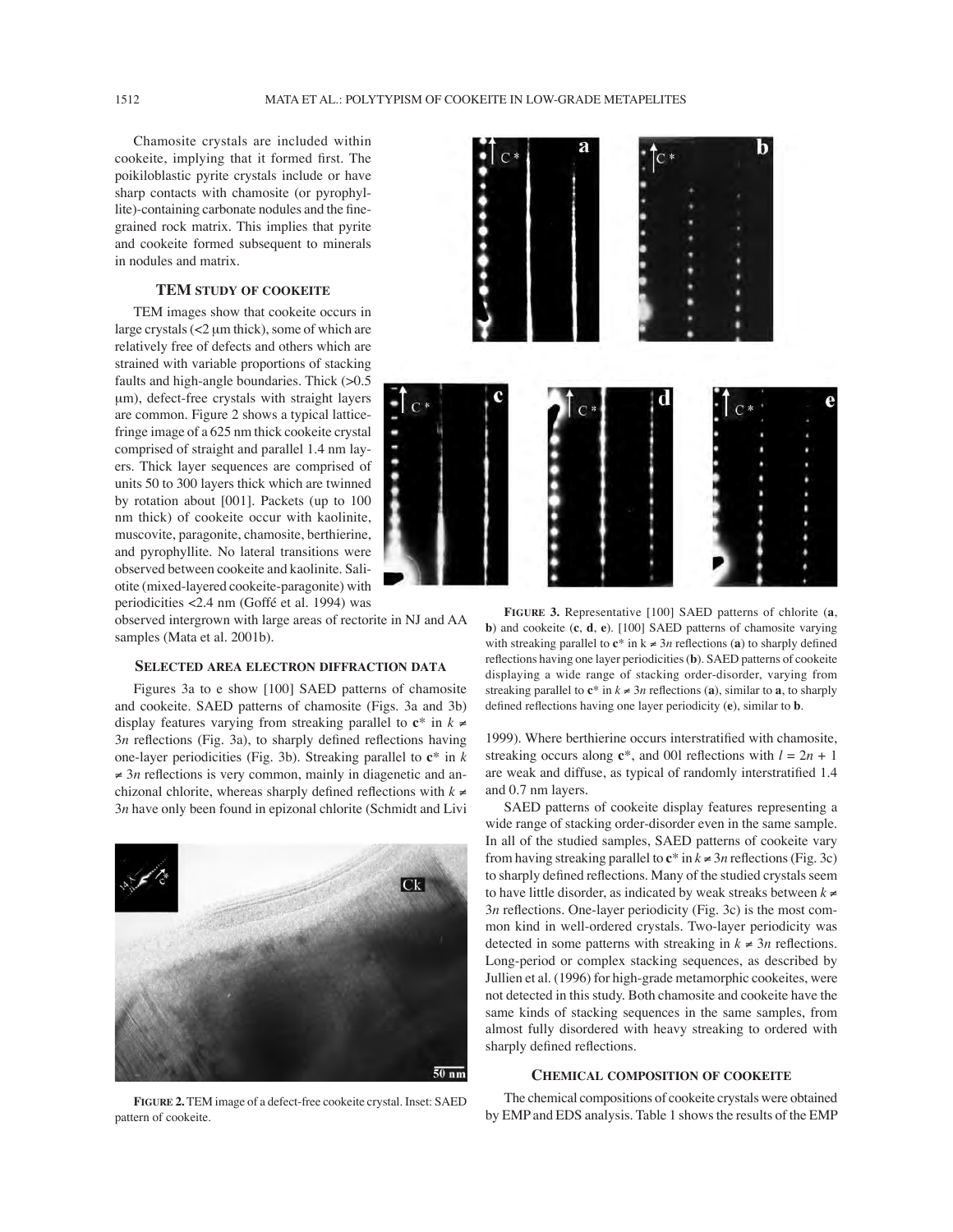**TABLE 1.** Electron microprobe analysis and structural formulae of

|                   | cookeite |                |       |                |        |        |                   |
|-------------------|----------|----------------|-------|----------------|--------|--------|-------------------|
|                   | 1        | $\overline{2}$ | 3     | $\overline{4}$ | 5      | 6      | $\overline{\ast}$ |
| SiO <sub>2</sub>  | 37.62    | 36.26          | 36.38 | 38.80          | 39.35  | 35.45  | 38.95             |
| $Al_2O_3$         | 46.49    | 46.88          | 46.83 | 46.70          | 45.61  | 48.35  | 44.38             |
| FeO               | 0.58     | 0.31           | 0.00  | 0.20           | 0.00   | 0.00   | 0.64              |
| MgO               | 0.31     | 0.12           | 0.07  | 0.38           | 0.41   | 0.94   | 0.26              |
| MnO               | 0.02     | 0.08           | 0.00  | 0.00           | 0.00   | 0.00   | n.d.              |
| K <sub>2</sub> O  | 0.00     | 0.02           | 0.01  | 0.02           | 0.02   | 0.00   | 0.29              |
| CaO               | 0.10     | 0.03           | 0.03  | 0.22           | 0.09   | 0.08   | 0.21              |
| Na <sub>2</sub> O | 0.02     | 0.01           | 0.02  | 0.03           | 0.18   | 0.00   | 0.20              |
| F                 | 0.00     | 0.00           | 0.00  | 0.00           | 0.00   | 0.00   | n.d.              |
| Li <sub>2</sub> O | n.d.     | n.d.           | n.d.  | n.d.           | n.d.   | n.d.   | 3.14              |
| Total             | 85.13    | 83.69          | 83.35 | 86.37          | 85.656 | 84.826 | 85.27             |
|                   | 1        | $\overline{2}$ | 3     | 4              | 5      | 6      | $\ast$            |
| Si                | 6.41     | 6.28           | 6.31  | 6.50           | 6.63   | 6.06   | 6.48              |
| Al                | 1.59     | 1.72           | 1.69  | 1.50           | 1.37   | 1.94   | 1.52              |
| AI(VI)            | 7.74     | 7.84           | 7.88  | 7.72           | 7.69   | 7.81   | 7.18              |
| Fe                | 0.08     | 0.04           | 0.00  | 0.03           | 0.00   | 0.00   | 0.08              |
| Mg                | 0.08     | 0.03           | 0.02  | 0.10           | 0.10   | 0.24   | 0.06              |
| Mn                | 0.00     | 0.01           | 0.00  | 0.00           | 0.00   | 0.00   | 0.00              |
| K                 | 0.00     | 0.01           | 0.00  | 0.00           | 0.00   | 0.00   | 0.03              |
| Ca                | 0.02     | 0.00           | 0.01  | 0.04           | 0.02   | 0.02   | 0.04              |
| Na                | 0.01     | 0.00           | 0.01  | 0.01           | 0.06   | 0.00   | 0.06              |
| F                 | 0.00     | 0.00           | 0.00  | 0.00           | 0.00   | 0.00   | 0.00              |
| Li                |          |                |       |                |        |        | 1.44              |

Notes: The structural formulae were calculated on the basis of 13.5 O atoms without taking into account  $Li<sub>2</sub>O$  content. n.d. = not determined.

\* Chemical analysis of separated crystals by X-ray fluorescence and atomic absorption for Li<sub>2</sub>O content (Mata et al. 1991).

and EDS analyses. At the µm resolution scale of EMPA and SEM cookeite appears to be homogeneous; small variations in Na, K, and Ca contents and the Si/Al ratio are ascribed to contamination with paragonite, muscovite, pyrophyllite, kaolinite, and quartz as demonstrated by the BSE and TEM images. The apparent Fe content is likewise explained by contamination by berthierine and chamosite. The  $Li<sub>2</sub>O$  content (3.14 wt%) of separated crystals corresponds precisely with that of ideal cookeite (Mata et al. 1991).

### **DISCUSSION**

#### **Origin of cookeite in metapelites of the Cameros Basin**

The samples described here correspond to a maximum temperature of 350 °C in the deepest strata within the basin (5600 m), and lithostatic pressure, corresponding to a depth of burial of <6 km, was <2 kbar, as corroborated by the mineral assemblages (Mata et al. 2001a).

Although pyrite is widespread in the Cameros rocks as small crystals, only in the described sites does it occur so abundantly as to serve as an ore (Alonso-Azcárate et al. 1999). Rectorite and kaolinite, which generally occur at significantly lower *P-T* conditions than those minerals corresponding to metamorphism of the deepest strata within the basin, occur only in close association with pyrite. These pyrite crystals, with which cookeite is clearly cogenetic, truncate metamorphic textures, and chloritoid crystals are included in the poikiloblastic pyrite crystals. Textural relations imply that cookeite and pyrite formed subsequent to chamosite and chloritoid, the latter two minerals being typical of an epizonal metamorphic assemblage. Alonso Azcárate et al. (1999) implied a hydrothermal origin of pyrite at *T* < 350 °C and *P* < 2 kbar.

The textural features involving cookeite, as observed by TEM, also support a post-metamorphic origin. Cookeite occurs as thick (up to  $0.5 \mu m$ ) defect-free crystals associated with discrete packets of chamosite, berthierine, kaolinite, and paragonite and extensive areas of rectorite and saliotite. The assemblage with quartz, rectorite, and cookeite was also found by Miser and Milton (1964) and Orliac et al. (1971) in shales. Cookeite was also found with sulfides by Shimada et al. (1985), Brammall et al. (1937), Fischer et al. (1989), and Ren et al. (1988). In those studies cookeite occurred as films or filling veins and vugs in low-temperature, hydrothermal-alteration assemblages, many of them with pyrite. Those assemblages had not been affected by subsequent metamorphic events, some corresponding to anchizonal conditions (Merriman, pers. comm.). Although cookeite has been described by many authors as a common low-temperature metamorphic mineral (Jullien et al. 1996 and references therein), it must also be considered to be typical of hydrothermal alteration of pelitic rocks in association with sulfide or quartz veins. The conditions described above are in accord with the stability field of cookeite proposed by Vidal and Goffé (1991). They studied the system  $Al_2O_3-SiO_2-Li_2O-H_2O$  and defined a  $P-T$  field for cookeite and quartz between 260–480 °C, from low-pressure regimes to high-pressure conditions, in water-saturated systems.

#### Petrological significance of stacking sequences in cookeite

Jullien et al. (1996) observed that pegmatitic and low-temperature greenschist-facies cookeite gives SAED patterns with highly disordered stacking sequences, metabauxites of the Ligurian Alps subjected to 10 kbar pressure (blueschist facies) give one- or two-layer perfectly ordered polytypes, and high-pressure metapelites from blueschist facies rocks give disordered twolayer polytypes. They concluded that pressure is the principal factor that affected stacking sequences in the samples studied.

Cookeite from the Cameros Basin exhibits a wide range of stacking order-disorder, with SAED patterns having features varying from streaking parallel to  $c^*$  in  $k \neq 3n$  reflections to sharp reflections having one- or two-layer periodicity (Fig. 3).

The most common ordered sequence has one-layer periodicity, whereas where two-layer periodicity was observed, the sharp reflections were invariably superimposed on streaks parallel to **c**\*. Coexisting chamosite exhibits similar features. This is in accord with the powder XRD data of Mata et al. (1991), who concluded on the basis of characteristic powder XRD lines as described by Brown and Bailey (1962) that ordered polytypes are *Ia* for cookeite and *IIb* for chamosite.Those conclusions relate to averages based on many crystals for which the two-layer polytypism of cookeite would be a minor component, rather than being for individual crystals as determined by SAED.

The data of this study therefore show that the ordered polytypes of chlorite occur in low-pressure rocks, which formed at grades below that of the greenschist facies, with the exception of long-period polytypes, which were found by Jullien et al. (1996) to correlate with medium to high pressure. In particular, the coexistence of domains in the same sample with semirandom order and well-ordered short-period polytypes correlates with the type of polytypism typical of the medium pressure range  $(5 < P < 10$  kbar) as defined by Jullien et al. (1996). The state of polytypism of cookeite can not therefore be used as a direct indicator of the magnitude of pressure. The collective data of Jullien et al. (1996) and this study do not imply that specific polytypes of cookeite cannot form at high pressure, but only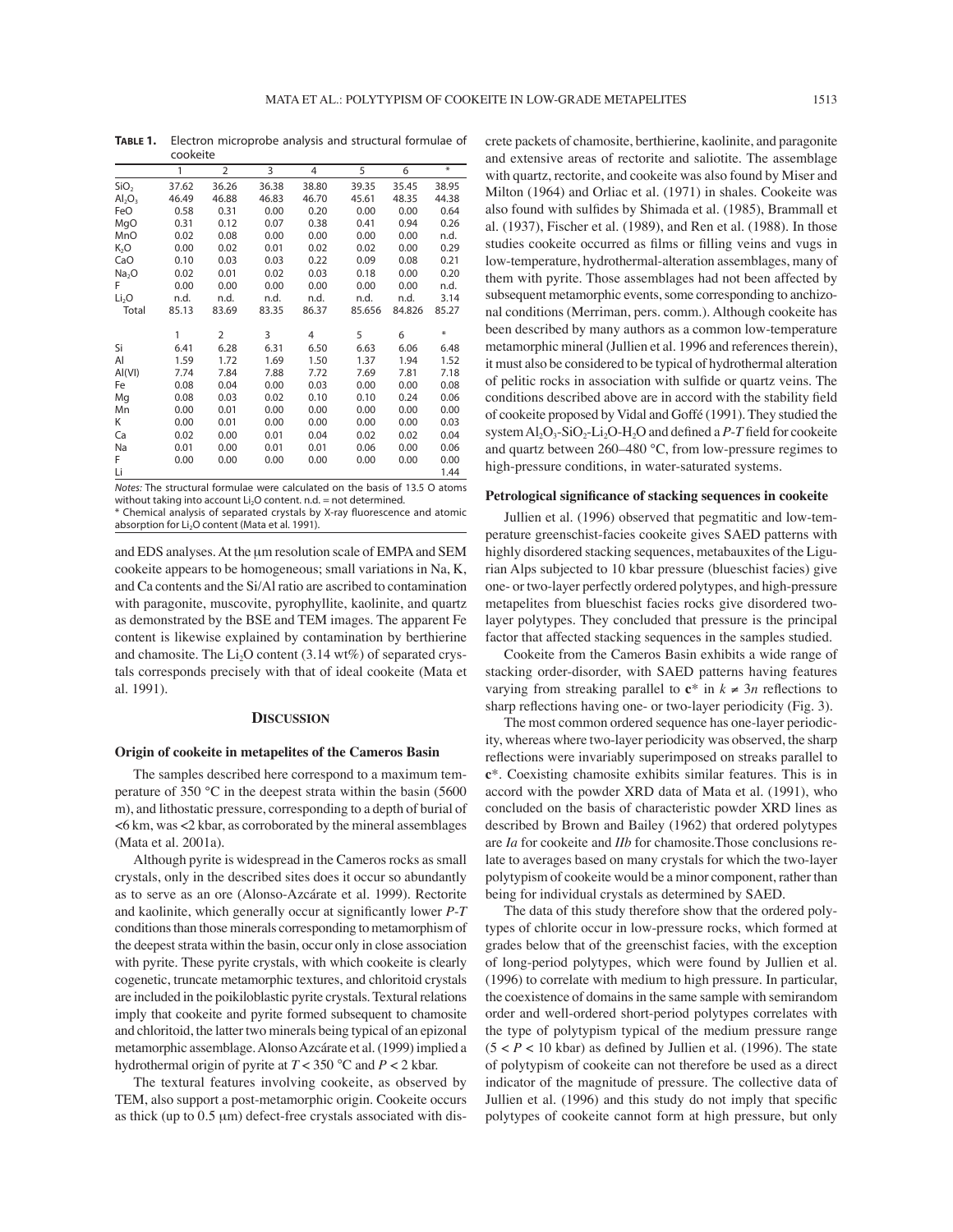that their occurrence is not constrained by it.

There is a long history of attempts to correlate polytypism in trioctahedral chlorites, as determined largely by powder XRD, with temperature and pressure in a variety of environments (Walker 1993, and references therein). Type *II* chlorite coexists with dioctahedral mica over the entire range of grade spanned by the sequence of  $1M_d$  polytypism to the  $2M_1$  polytype, so it cannot be used as a geothermometer in low-grade metasediments. Walker concluded that many different factors can affect the presence of types of chlorite polytypes, including rock type and composition, and that transformations involving dissolution/ recrystallization are determined by kinetic factors rather than stable equilibrium. In a recent HRTEM-SAED study, Schmidt and Livi (1999) found that disordered sequences are most common in trioctahedral chlorite of low-grade rocks of the Taveyanne sandstone  $(T = 210-250$  °C) and that both types of polytypes (*Ibb*-*IIbb*) can coexist. Nevertheless, in epizonal samples no streaking was observed in SAED patterns, and the *IIbb* polytype was the common one. They suggested that compositional variations and pressure are not significant in chlorite polytypism, temperature being the most important factor for trioctahedral chlorite. Merriman and Peacor (1999) have pointed out that disordered sequences are commonly the result of formation at low temperatures which favor a lack of approach to the state of ordered, stable equilibrium. For example, muscovite which forms in very low-grade shales almost invariably displays  $1M_d$  polytypism, whereas that which forms at higher grades is ubiquitously well ordered, usually as the  $2M_1$  or  $3T$  polytype. The disordered state of low-temperature samples simply reflects an inability to achieve equilibrium rather than implying an equilibrium state. That is, samples are invariably well ordered at high grades, but may be either ordered or disordered at low grades.

Several of the authors of the above papers and references suggested that polytypism can be related to several factors, including temperature, pressure, composition, crystal-growth mechanism, and deformational history. Verma and Krishna (1966) reviewed the factors affecting polytypism, noting that the differences in free energies are generally so small that small changes in any of a large number of variables may affect polytypic state. This is mitigated, to a limited degree, by the fact that the detailed structures of so-called polytypes of layer silicates such as mica and chlorite are not polytypes, sensu strictu, because there are small differences in atomic coordinates between repeating units except where they are related by symmetry. In addition, different polytypes may have slightly different compositions, for which Bailey (1984) suggested the term polytypoid. Nevertheless, repeating structure units of phases referred to as polytypes are identical to a first approximation.

The collective data therefore show that polytypic state is not useful either as a geothermometer or geobarometer because many factors can affect the relative stability of different polytypes. In particular, low-grade formation favors disorder, but does not require it, nor does such disorder reflect an equilibrium state. In general, free-energy differences between polytypes are so small as to be influenced by a large number of variables, no single variable having large enough influence to be used as an indicator of variables controlling stable equilibrium. In particular, the occurrence of well-ordered stacking sequences

in the low-pressure rocks of this study is direct evidence that, although ordered cookeite may occur in high-pressure facies, and even be favored by such conditions, it is equally indicative of low-pressure environments. It cannot therefore be used as an indicator of high pressure.

#### **ACKNOWLEDGMENTS**

We are grateful to M. Del Mar Abad and F. Nieto for helping with the TEM work. This study was partly supported by a grant to M. Pilar Mata from the Ministerio de Educación y Ciencia and by NSF grants EAR 9418108 and EAR 9814391 to D.R. Peacor. We also acknowledge constructive comments and helpful reviews of M. Mellini and K. Tomita.

#### **REFERENCES CITED**

- Alonso-Azcárate, J., Barrenechea, J.F., Rodas, M., and Mas, R. (1995) Comparative study of the transition between very low-grade and low-grade metamorphism in siliciclastic and carbonate sediments: Early Cretaceous, Cameros Basin (Northern Spain). Clay Minerals, 30, 407–419.
- Alonso-Azcárate, J., Rodas, M., Bottrell, H., Raiswell, R., Velasco, F., and Mas, J.R. (1999) Pathways and distances of fluid flow during low-grade metamorphism: evidence from pyrite deposits of the Cameros Basin, Spain. Journal of Metamorphic Geology, 17, 339–348.
- Bailey, S.W. (1969) Polytypism of trioctahedral 1:1 layer silicates. Clays and Clay Minerals, 17, 335–371.
- $-$  (1984) Classification and structures of micas. In S.W. Bailey, Ed., Micas, 13, 1–12. The Reviews in Mineralogy, Mineralogical Society of America, Washington, D.C.
- $-\frac{1988}{8}$  X-ray diffraction identification of the polytypes of mica, serpentine, and chlorite. Clays and Clay Minerals, 3, 193–213.
- Bailey, S.W. and Lister, J.S. (1989) Structures, compositions, and X-ray diffraction identification of dioctahedral chlorites. Clays and Clay Minerals, 37, 193–202.
- Barrenechea, J.F.F., Rodas, M., and Mas, J.R. (1995) Clay mineral variations associated with diagenesis and low-grade metamorphism of Early Cretaceous sediments in the Cameros Basin, Spain. Clay Minerals, 30, 119–133.
- Brammall, A., Leech, J.G.C., and Bannister, M.A. (1937) The paragenesis of cookeite and hydromuscovite associated with gold at Ogofau, Camarthenshire. Mineralogical Magazine, 157, 507–521.
- Brown, B.E. and Bailey, S.W. (1962) Chlorite polytypism: I. Regular and semirandom one-layer structures. American Mineralogist, 47, 819–850.
- Casas-Sainz, A.M. (1993) Oblique tectonic inversion and basement thrusting in the Cameros Massif (Northern Spain). Geodinamica Acta, 6, 202–216.
- Casas-Sainz, A.M. and Gil-Imaz, A. (1998) Extensional subsidence, contractional folding and thrust inversion of the Eastern Cameros Massif, northern Spain. Geologische Rundschau, 86, 802–818.
- Casquet, A., Galindo, C., González-Casado, J.M., Alonso, A., Mas, R., Rodas, M., García, E., and Barrenechea, J.F. (1992) El metamorfismo en la cuenca de los Cameros. Geocronología e implicaciones tectónicas. Geogaceta, 11, 22–25.
- Černý, P. (1970) Compositional variation in cookeite. Canadian Mineralogist, 10, 636–647.
- Černý, P., Povondra, P., and Stanek, J. (1971) Two cookeites from Czechoslovakia: A boron-rich variety and a IIb polytype. Lithos, 4, 7–15.
- Fischer, W., Gibergy, P., and Glastre, P. (1989) Decouverte de cookeite [(LiAl4  $(AISi<sub>3</sub>) O<sub>10</sub> (OH)<sub>8</sub>$  dans un filon a carbonates et sulfures du Dome de la Mure (Isere, France). Geologie Alpine, 65, 39–44.
- Goffé, B., Baronnet, A., and Morin, G. (1994). La saliotite, interstratifié régulier 1:1 cookéite/paragonite. Nouveau phyllosilicate du métamorphisme de haute presión et basse température. European Journal of Mineralogy, 6, 897–911.
- Goffé, B., Azañon, J.M., Bouybaouene, M.L., and Jullien, M. (1996) Metamorphic cookeite in Alpine metapelites from Rif, northern Morocco, and the Betic chain, southern Spain. European Journal of Mineralogy, 8, 335–348,
- Goldberg, J.M., Guiraud, M., Maluski, H., and Séguret, M. (1988) Caractères pétrologiques et âge du métamorphisme en contexte distensif du bassin sur décrochement de Soria (Crétacéinférieur, Nord Espagne). C. R. Acad. Sciences Paris, 307, 521–527.
- Guiraud, M. and Séguret, M. (1984) Releasing solitary overstep model for the Late Jurassic-Early Cretaceous (Wealdien) Soria strike-slip basin (North Spain) In K.T. Biddle and N. Cristhie-Blick, Eds., Strike-slip deformation, basin formation and sedimentation. SEPM Special Publication 37, 159–175.
- Hayes, J.B. (1970) Polytypism of chlorite in sedimentary rocks. Clays and Clay Minerals, 18, 285–306.
- Jiang, W.T., Peacor, D.R. Merriman, R.J., and Roberts, B. (1990) Transmission and analytical electron microscopic study of mixed-layer illite/smectite formed as an apparent replacement product of diagenetic illite. Clays and Clay Minerals, 38, 449–468.
- Jullien, M. and Goffé, B. (1993) Occurrences de cookeite et de pyrophylite dans les schistes du Dauphinois (Isère, France): Consequences sur la rèpartition du